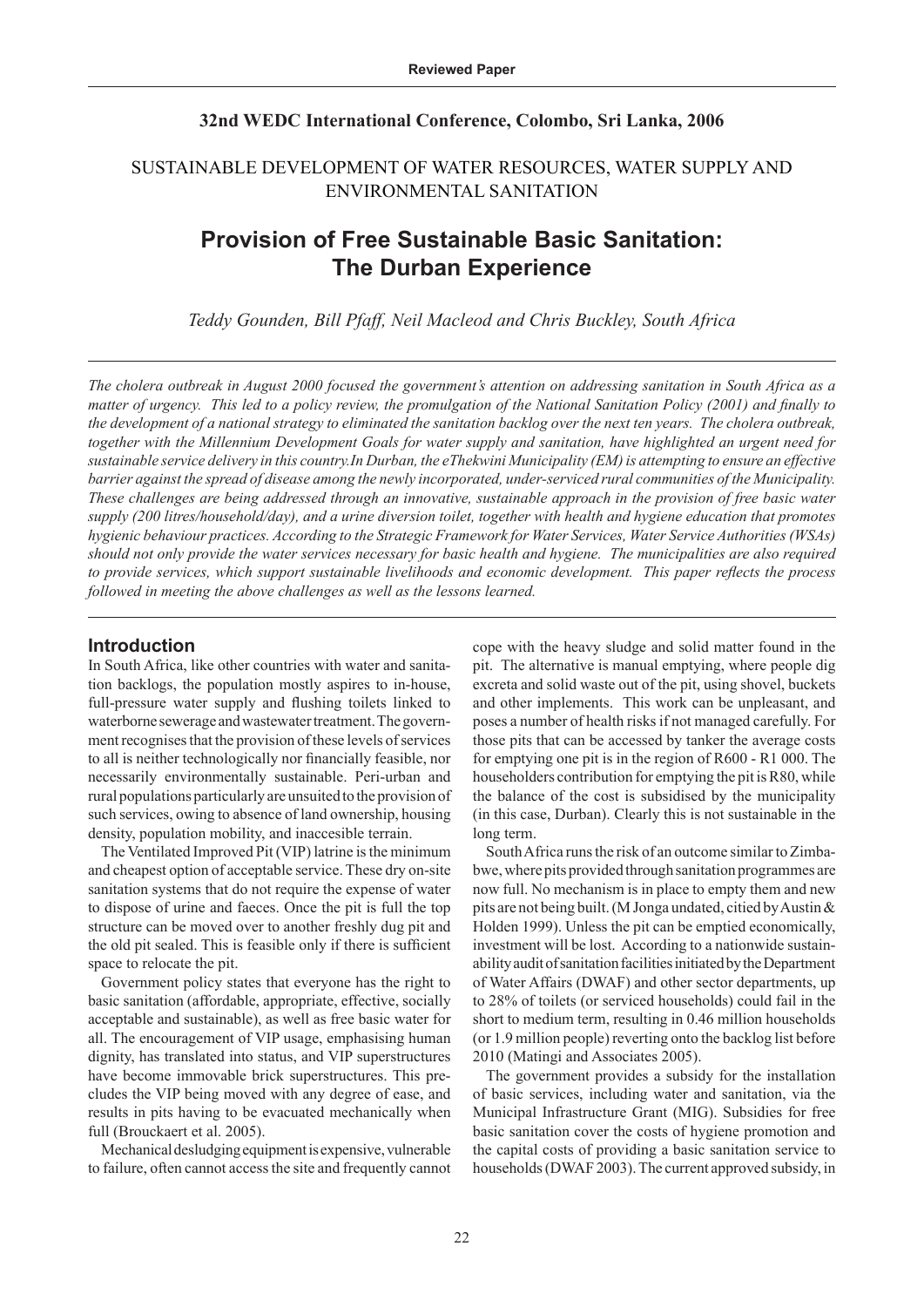the region of R3 000 (including VAT) per household, places an enormous burden on WSAs that have to make up for the shortfall, especially when costs escalate due to increases in materials and labour costs, and where other sustainable toilet options are selected.<sup>1</sup>

eThekwini Municipality (EM), the local authority for the city of Durban, on the eastern seaboard of South Africa within the province of KwaZulu-Natal (KZN), covers an area of approximately 2 297 square kilometres, with a population of just over three million (eThekwini Municipality 2002 census). Following the municipal elections in 2002 the Metro boundaries were extended to include an additional rural 75 000 households (60 000 of which were not served) (EM 2003). The eThekwini Water and Sanitation (EWS) unit, responsible for water and sanitation service delivery, has developed a new approach to delivering water and sanitation services, as part of the Integrated Development Planning (IDP) process. Basic water and sanitation are provided as an integrated package, together with associated educational support to those newly incorporated rural areas, falling outside the waterborne edge<sup>2</sup>. This approach allows for cost effective delivery, a water supply compatible with a sanitation solution, and an education programme addressing operation and maintenance (O&M) of the services, as well as health and hygiene issues (EM 2003).

The municipality adopted a policy based on the principle that the only sustainable on-site household sanitation option was one which the householders could sustain themselves. In support of this policy, the urine diversion toilet option was selected for the following reasons:

- The provision of waterborne sewage infrastructure to newly incorporated rural areas would be costly and impractical due to physical considerations.
- Conventional VIPs would not be sustainable due to the problems of tanker access when emptying, and the cost to the municipality of a subsidised emptying process.
- Each household would be provided with 200 litres of free water daily. This limited free water supply dictates the use of a dry sanitation system..
- The urine diversion (UD) toilet (if correctly used) would allow for safe on-site disposal of human waste, with no need for municipal intervention besides education and training.
- New pits would not need to be periodically excavated, nor new top structures built when the old pit was full.
- The risk of environmental damage would be limited as the waste would be almost broken down before it was exposed to the surrounding soil - in contrast to the conventional VIP which can allow seepage of raw sewage into the surrounding soil and water table.

A synopsis of the integrated approach to the provision of water and sanitation in the EM region is as follows:

# **Water**

200 litres of free potable water is supplied via a 200 litre ground tank, filled daily. Municipal mains are laid along district road reserves. Communal mains are laid along tracks and paths, supplying between 15 and 30 consumers<sup>3</sup>.

### **Sanitation**

The urine diversion toilet consists of two chambers, which allow access to the contents from the rear of the chamber, constructed above or slightly below ground level. The pedestal is designed to allow urine to flow to a soakaway, while the faecal matter collects in the chamber in use. A urinal for men also links to the soakaway. Sand or ash is added as covering material over the faeces after each use to promote drying and prevent odour and fly problems. When the chamber is full, the pedestal is moved to the second chamber and the opening to the first chamber is sealed. When the second chamber is full, the contents of the first chamber are emptied and the pedestal switch is again carried out. The householder is instructed how and when to remove the contents, and how and where to dig a hole and bury the contents on site.

#### **Programme management**

The Construction Branch of EWS project manage the process, using local labour for construction. Skills development is central to the success of construction. Institutional and Social Development (ISD) consultants inform the community about the project, confirm demographics, liaise with local structures and provide training, using techniques developed by EWS on the maintenance of toilets, and general health and hygiene practices. A Project Steering Committee (PSC) for each project ensures representation and participation. The PSC acts as a communication channel between the project management team and the community. Local facilitators, selected, managed and trained by the ISD consultants, conduct house-to-house liaison and education.

#### **Planning**

Projects are selected and prioritised according to the following criteria:

- Health related index (the highest weighting factor)
- Technical feasibility (does not change the weighting)
- Funding provision (determines when projects occur)
- Availability of resources.

The Health Department established that cholera incidences re-occur every three to five years in areas without access to potable water and sanitation. The health related index is the primary criterion in project selection and prioritisation because it indicates the greatest risk to communities.

<sup>&</sup>lt;sup>1</sup> The subsidy is currently under review by DWAF. WSAs will be considered for an increased subsidy if they can show that the chosen service type is viable and sustainable; and is neither harmful to the environment nor disadvantageous to other users.

<sup>&</sup>lt;sup>2</sup> The waterborne edge is a line drawn on a map which demarcates those area where it is neither financially or technically feasible to provide waterborne sanitation, from those areas which already have the service.

<sup>&</sup>lt;sup>3</sup> A household, consisting of a group of dwelling units or a single house, registered by the EM is regarded as a consumer.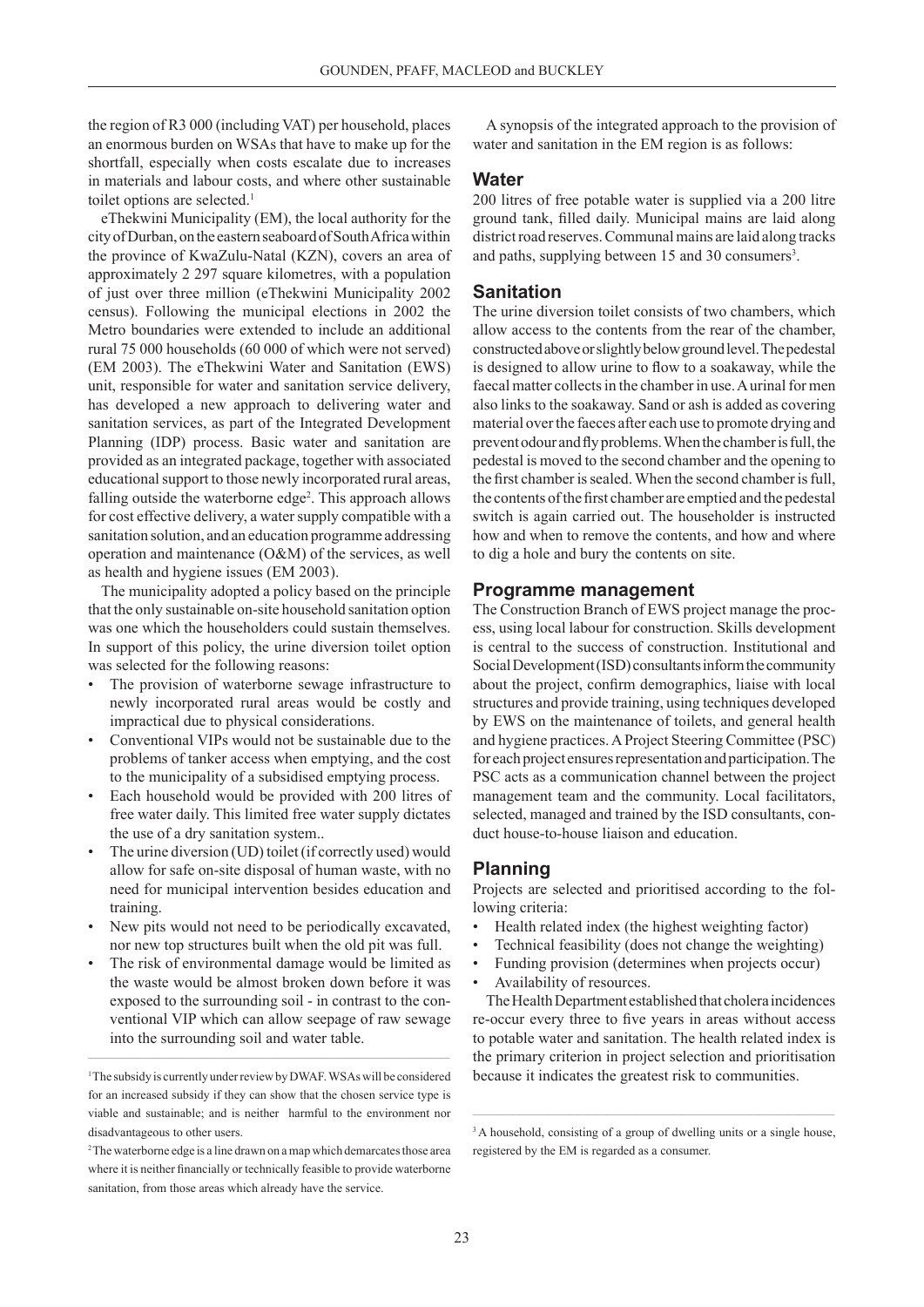# **Implementation**

# **Phase A (Project Initiation):**

Phase A comprises project selection; feasibility and initiation; engineering, geological, environmental and social status surveys; intervention planning, budget development, water services project description and approvals. It also consists of PSC and facilitator selection and training, community consultation and education programmes.

#### **Phase B (Delivery)**

During Phase B, households complete application forms for water connection (and pay fees) and assistance for toilet provision; households receive education programmes and provide sweat equity. EWS makes the final connection to the water mains after all work for both the toilet and water supply is inspected and complete. A 'Metro number'<sup>4</sup> forms a record of the as-built toilets and water connection per households, and is recorded on the Geographic Information System (GIS).

# **Community education**

Each household gets five visits, during the pre-construction and delivery stages. They learn about their own responsibility, sweat equity, health and hygiene, and operation and maintenance (O&M). Post implementation education reinforces the messages.

# **Monitoring and evaluation**

EWS has commissioned the Human Sciences Research Council (HSRC) to conduct an ongoing, independent evaluation of the roll-out. Looking at a sample of 1 160 randomly selected households, the HSRC examines the effectiveness of the education programme, the community acceptance of the water and sanitation systems, as well as maintenance of the systems by householders. In addition, the researchers check the quality and durability of the construction and the hygienic maintenance of the systems through an observational checklist.

# **Research**

In collaboration with University of KwaZulu-Natal (UKZN) various trials and studies are being conducted, looking at risk assessment and potential re-use of UD toilet contents for agriculture.

# **Training and capacity building**

Throughout the process education, training and capacity building play an important role, at the following levels:

- Training of ISD consultants (by EWS) on the general objectives of the project.
- Training of community facilitators (by ISD consultants) - with the focus on the employment of women - on project information, together with focused heath and hygiene

education and how this should be disseminated at the household level. Each household is visited five times at various stages or milestones.

• Building capacity of PSCs through workshops.

# **Achievements and outcomes**

Ethekwini's rural water and sanitation programme is still in its infancy, having only been in existence since 2003. Currently 45000 units (June 2006) have been completed at a rate of 1 000 units per month.

EM is unique in South Africa in that it has integrated the water and sanitation service delivery process as a single 'package', with associated training. The outcome will be improved access to services with a lower than normal O&M burden, a reduction in cholera and other waterborne diseases, and general improvement in health.

# **Lessons learned**

Constant feedback is achieved from the HSRC conducting an ongoing independent evaluation of the roll-out, the effectiveness of the education programme, community acceptance of the water and sanitation systems, as well as householder maintenance of the systems. Evaluation has lead to the detection of problems, including the design of toilets and water tanks, has identified gaps within the education programme, as well as the need for additional interventions. Collaboration with the University assists with the development of sound policies for project sustainability.

The EM experience has yielded the following lessons:

- 1. **Centralise the risk or challenge to a single unit or institution** (capital, operating, public health and life cycle costs). This centralisation of sustainable service delivery in the hands of EWS encourages focus on outcomes, rather than outputs, and makes the primary drive sustainability (quality), rather than numbers (quantity). EWS has faced an enormous challenge of driving an education programme around health issue (life-threatening in the case of cholera), and providing a model for other related departments, such as Health.
- 2. **Develop an implementation model which suits the institution**. EM has a thorough understanding of the background and make-up of the community that is being targeted, resulting in a model that is cost effective and acceptable to the consumer, and has also cut down costs.

The implementation model also needs to:

- reduce the number of external role players
- reduce the operating burden and
- build the institutional capacity of the municipality to have clear implementation guidelines and rules. Internal communication mechanisms are in place to facilitate joint development, management, communication and co-operation between departments in the programme.
- 3. **Focus on the household**. Establishing relationships with households, rather than dealing with an anonymous

<sup>&</sup>lt;sup>4</sup>A 'Metro number' is an administrative number allocated to a household which allows the household (and the consumer) to be uniformly referenced and mapped.